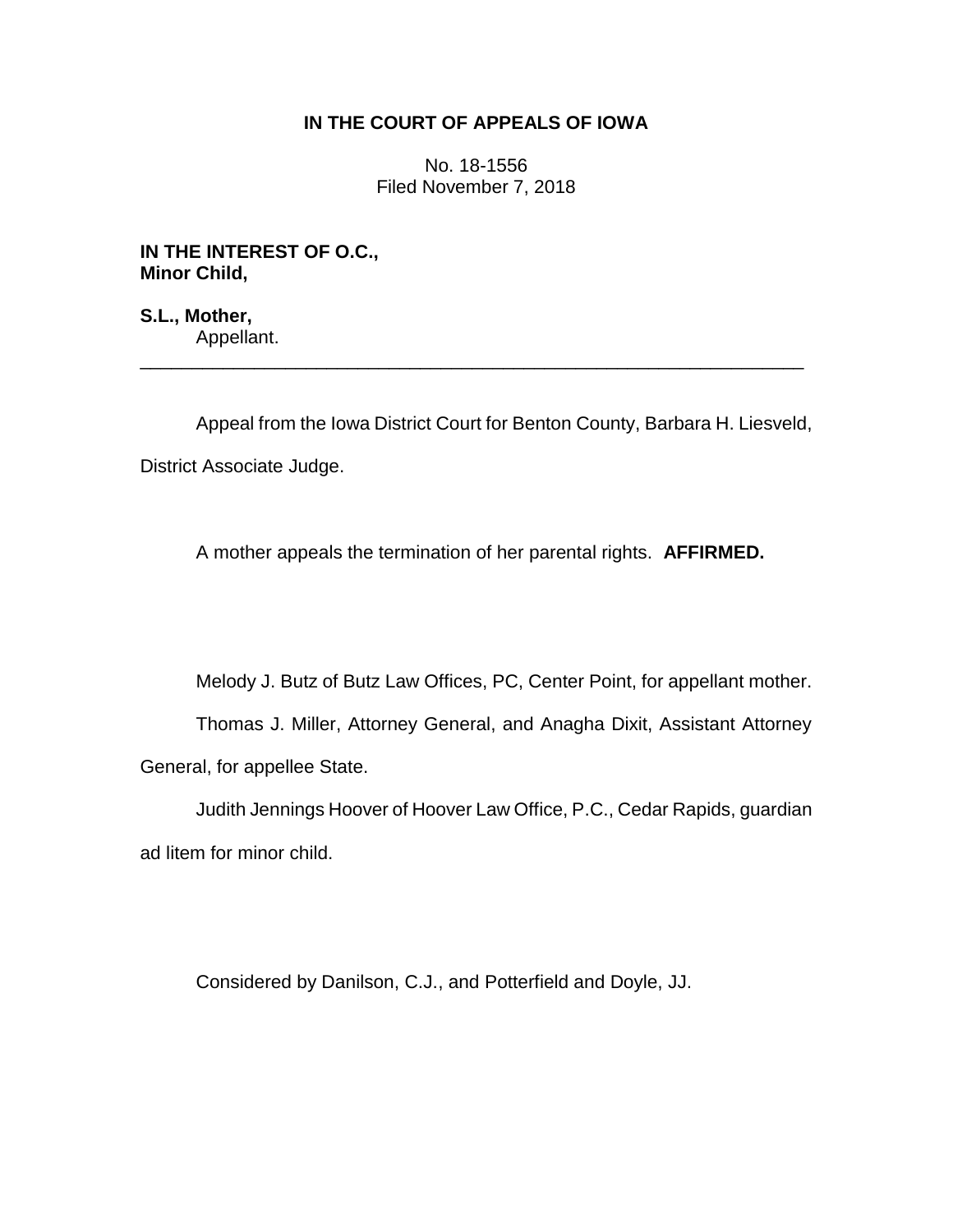**DOYLE, Judge.**

A mother appeals the termination of her parental rights to O.C., born in 2014.<sup>1</sup> She argues: (1) reasonable efforts under Iowa Code section 232.102(7) (2018) to return the child to her home were not made, and (2) termination is not in the best interests of the child.

The child was removed from her mother's care in June 2017 due to the mother's use of methamphetamine while caring for the child. The child was adjudicated as a child in need of assistance (CINA) the same month. Due to the mother's ongoing issues with substance abuse and inconsistency in attending visitation, a petition to terminate parental rights was filed in May 2018, and trial was held on July 10, 2018. Thereafter, the juvenile court concluded the State proved by clear and convincing evidence that the mother's parental rights to the child should be terminated pursuant to sections 232.116(1)(h) and (*l*). The court also concluded termination is in the best interests of the child and that none of the exceptions under section 232.116(3) applied. The mother appeals.<sup>2</sup>

Termination of parental rights under Iowa Code chapter 232 follows a threestep analysis. *See In re P.L.*, 778 N.W.2d 33, 40-41 (Iowa 2010). First, the court must determine if a ground authorizing the termination of parental rights under section 232.116(1) has been established. *See id.* at 40. Second, if a ground for

 $\overline{a}$ 

 $1$  The father of the child is deceased.

 $2$  In her brief, the mother states she preserved error by filing a timely notice of appeal. We note that a timely notice of appeal "has nothing to do with error preservation." *State v. Lange*, 831 N.W.2d 844, 846-47 (Iowa Ct. App. 2013); *see also* Thomas A. Mayes & Anuradha Vaitheswaran, *Error Preservation in Civil Appeals in Iowa: Perspectives on Present Practice*, 55 Drake L. Rev. 39, 48 (2006) (explaining that "[a]s a general rule, the error preservation rules require a party to raise an issue in the trial court and obtain a ruling from the trial court").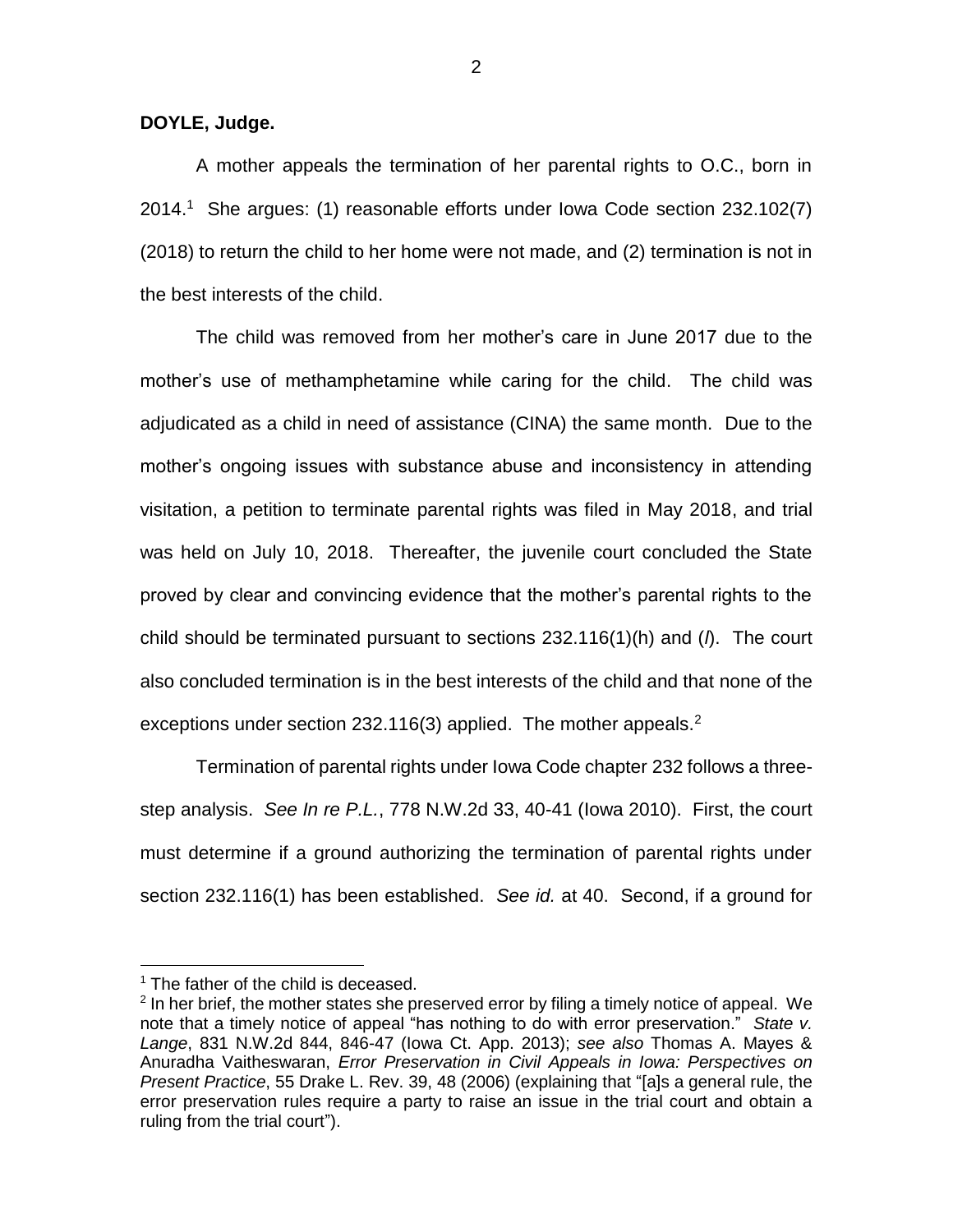termination is established, the court must apply the framework set forth in section 232.116(2) to decide if proceeding with termination is in the best interests of the child. *See id.* Third, if the statutory best-interests framework supports termination of parental rights, the court must consider if any statutory exceptions set forth in section 232.116(3) should serve to preclude termination. *See id.* at 41. The exceptions set forth in subsection three are permissive and not mandatory. *See In re A.M*., 843 N.W.2d 100, 113 (Iowa 2014).

The mother does not challenge the State's establishment of the statutory grounds for termination, nor does she suggest any statutory exception applies to preclude termination, so we need not discuss these steps in our analysis. *See P.L*., 778 N.W.2d at 40. Instead, she contends the State failed to make reasonable efforts under section 232.102(7) to provide visitation with the child, and that termination is not in the child's best interests. In passing, and without argument, she also suggests she should have been granted a six-month extension. The mother has not preserved error with respect to any issue raised in this appeal, or she has waived any challenge to the termination of her parental rights. "[T]he general rule that appellate arguments must first be raised in the trial court applies to . . . termination of parental rights cases." *In re A.B.*, 815 N.W.2d 764, 773 (Iowa 2012). The mother was present at the beginning of the termination trial. Prior to the taking of testimony, the mother's counsel stated:

[The mother] has made the very difficult decision—she is not in agreement with termination of [the child]'s rights but does not intend to put on any evidence in resistance to the State's Petition. She would request that the adoptive family, that they not change [the child]'s last name and that is the last name of her deceased father. And while she would prefer guardianship for [the child], she

3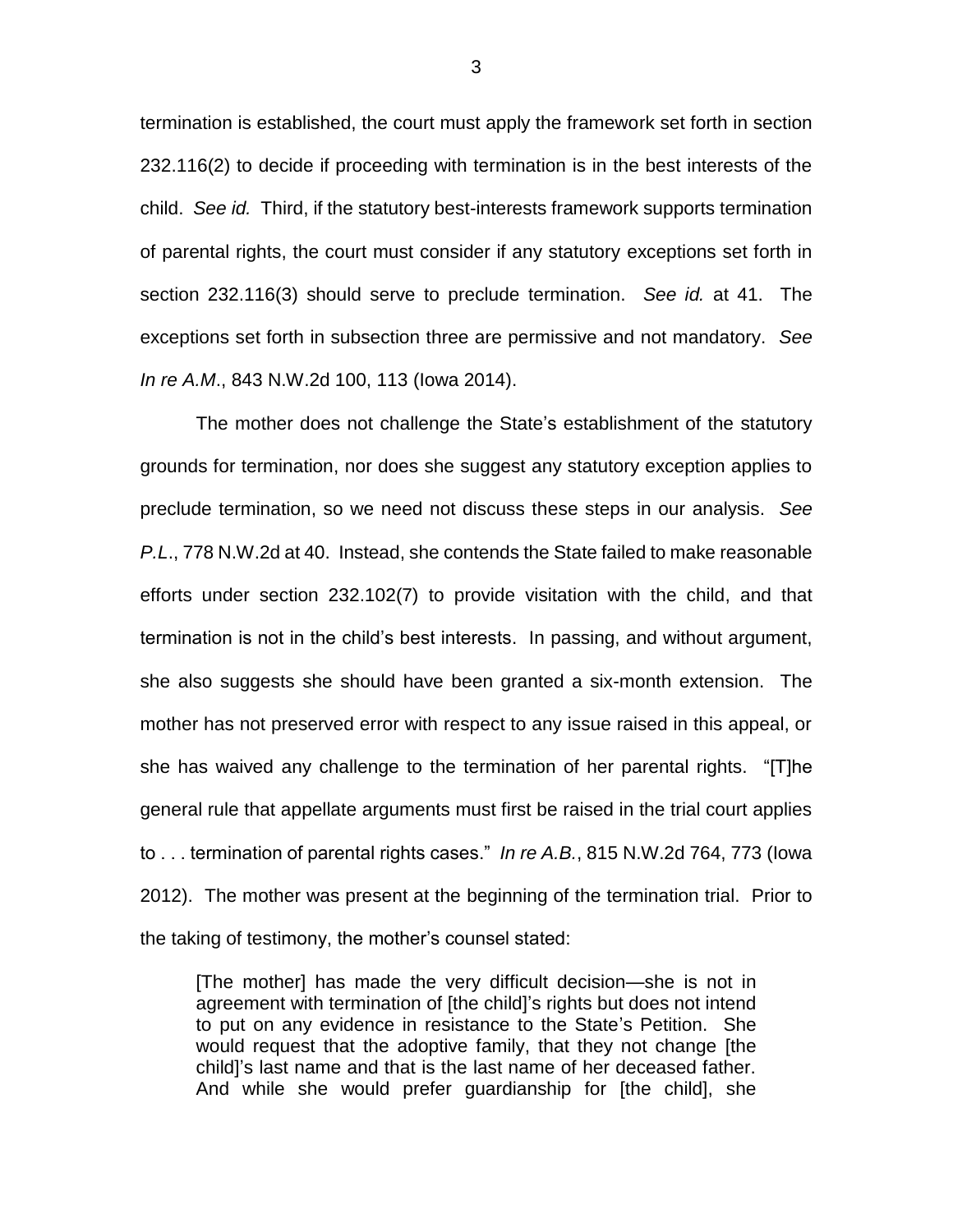understands that given her young age that adoption is likely. And at this time, Your Honor, she would ask to be excused.

The court responded to the mother that "it's always difficult to place the interests of your children ahead of your own so I appreciate the difficulty of the decision you're making today. And if you wish to be excused, you may." The mother then left the courtroom. She did not challenge the State's evidence, and she did not testify. She offered one exhibit showing she had completed substance-abuse treatment. She made no complaint about lack of reasonable efforts regarding visitation. She did not ask for a six-month extension. The mother's counsel made no closing argument. The mother's failure to challenge the termination of her parental rights in the juvenile court constitutes the failure to preserve error and/or waiver. *See In re A.W.*, No. 18-0094, 2018 WL 1182618, at \*1 (Iowa Ct. App. Mar. 7, 2018) (collecting cases).

Even if the mother had preserved error or not waived her claims, her claims on appeal are unavailing. We review termination proceedings de novo. *See A.M*., 843 N.W.2d at 110. We are not bound by the juvenile court's findings of fact, although we give them weight, especially those concerning witness credibility. *See id.*

The mother first argues the State failed to make reasonable efforts to avoid terminating her parental rights because the Iowa Department of Human Services (DHS) did not facilitate more frequent visits with the child. As part of its proof, the State must establish it made reasonable efforts to return the child to the child's home. *See* Iowa Code § 232.102(7) (providing DHS must make "every reasonable effort to return the child to the child's home as quickly as possible consistent with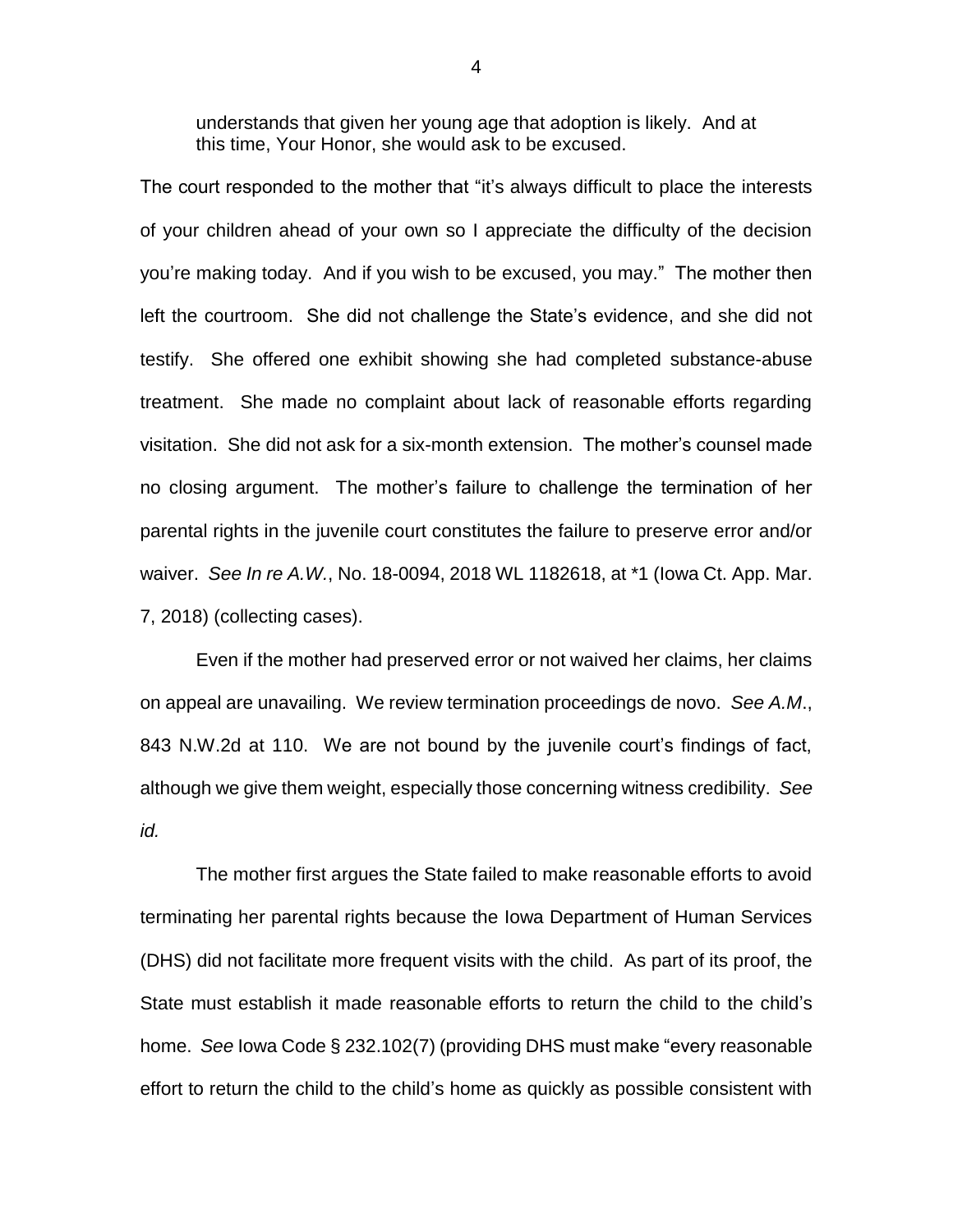the best interests of the child"). "[T]he reasonable efforts requirement is not viewed as a strict substantive requirement of termination. Instead, the scope of the efforts by the [DHS] to reunify parent and child after removal impacts the burden of proving those elements of termination which require reunification efforts." *In re C.B.*, 611 N.W.2d 489, 493 (Iowa 2000). The core of the mandate is the DHS must make reasonable efforts to "facilitate reunification while protecting the child from the harm responsible for the removal." *See In re M.B.*, 553 N.W.2d 343, 345 (Iowa Ct. App. 1996). The nature of the reasonable efforts mandate is determined by the circumstances of each case. *See C.B.*, 611 N.W.2d at 493. Although the State has an obligation to make reasonable efforts toward reunification of the family, "a parent has an equal obligation to demand other, different, or additional services prior to a permanency or termination hearing." *In re A.A.G*., 708 N.W.2d 85, 91 (Iowa Ct. App. 2005). The mother asserts her requests to DHS for more frequent visits with less supervision fell on deaf ears and that she made this known to the juvenile court at the April 10 and May 29, 2018 hearings—apparently with no results. She did file a request for services on June 26, 2018, asking the DHS to arrange more visits and provide transportation therefore. The court never ruled on the motion. The mother did not raise the issue at the termination hearing. Her failure to challenge the reasonableness of any services during the termination trial precludes her from raising this issue for the first time on appeal. *See Meier v. Senecaut*, 641 N.W.2d 532, 537 (Iowa 2002) ("It is a fundamental doctrine of appellate review that issues must ordinarily be both raised and decided by the district court before we will decide them on appeal.")

In any event, regarding the visitation issue, the juvenile court found,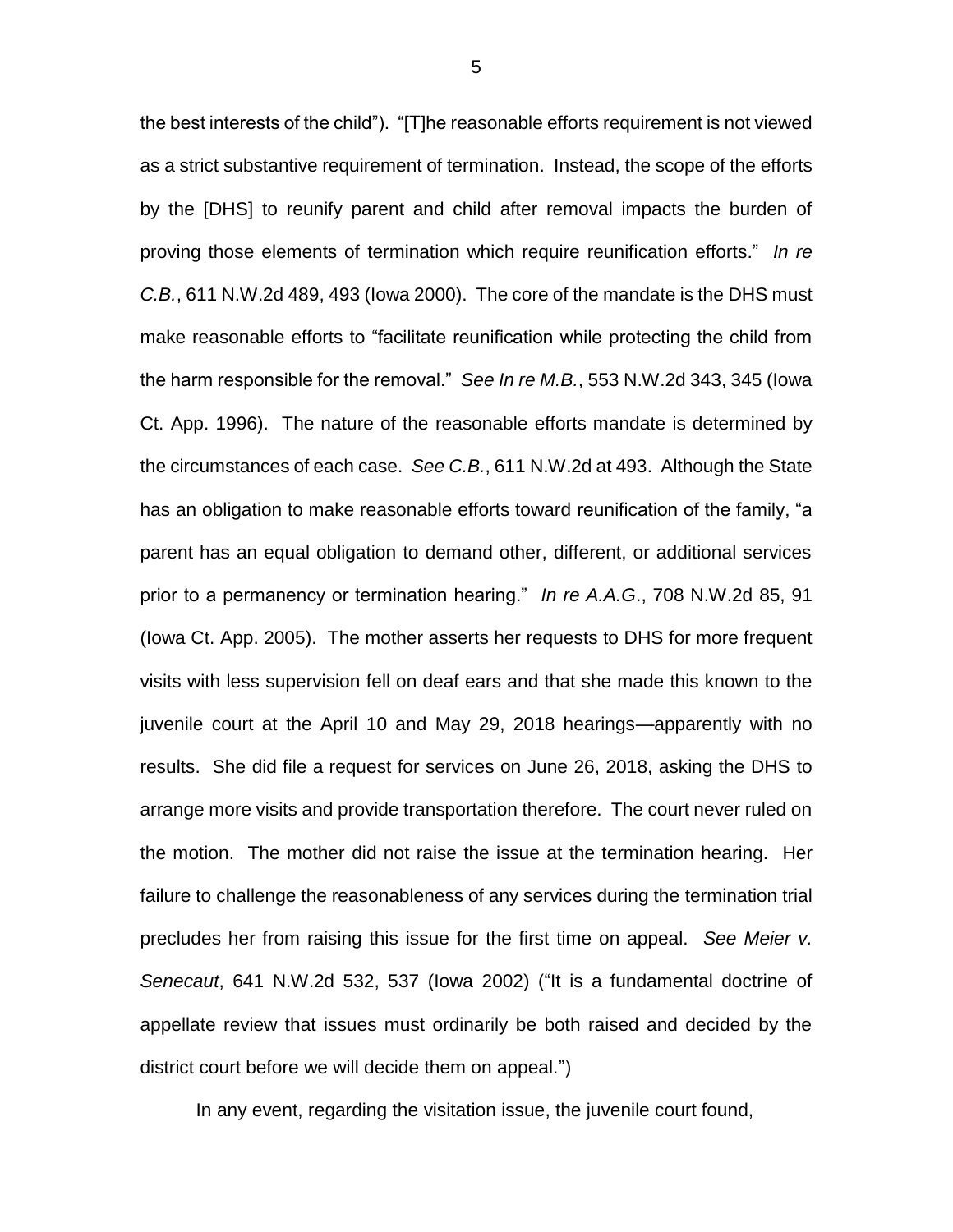[The mother] was offered regular supervised interactions with [the child]. [The child] lives with [the maternal grand]mother, who is authorized to supervise daily contact. [The mother] has not been consistent with her visits with [the child]. Since 9/29/17, [the mother] has only attended 17 visits with [the child]. During her visits, [the mother] is not consistently engaged with [the child] and will fall asleep. On several occasions, [the mother] has included unapproved persons at her visits. [The mother] has multiple excuses for missed visits including lack of transportation, however, she appears to be able to get wherever she needs to go when it is something that she wants to do.

The court concluded DHS offered services in an attempt to reunify without success. On our de novo review of the record, we agree and conclude the DHS made reasonable efforts to facilitate visitation with the child.

The record discloses the mother did not consistently provide the DHS with

samples for drug testing. The juvenile court found that since November 9, 2017,

the five tests the mother did complete were all positive for methamphetamine.

Those tests were conducted on August 5, October 1, and October 22 of 2017, and

January 21 and July 1 of 2018 (less than two weeks before the termination trial).

The juvenile court also noted that the mother's "appearance and demeanor in court

today are indicative of ongoing drug use." Further, the court found,

[The mother] has a criminal record that includes purchase of pseudoephedrine from 2007 and a child-endangerment charge from 5/1/17. She is currently on a two-year probation for the child endangerment charge.

[The mother] has ongoing mental-health issues. It is an expectation of the [DHS] that [the mother] attend individual counseling to address mental-health issues. [The mother] indicated that she was attending by weekly sessions. This was untrue. [The mother] had not seen her counselor since 3/26/18. [The mother] also reported seeing [a doctor] for medication management for her anxiety and depression. It is unknown whether or not she is actually taking the medications or [taking them] as prescribed.

The court also found the mother continued to associate with inappropriate persons.